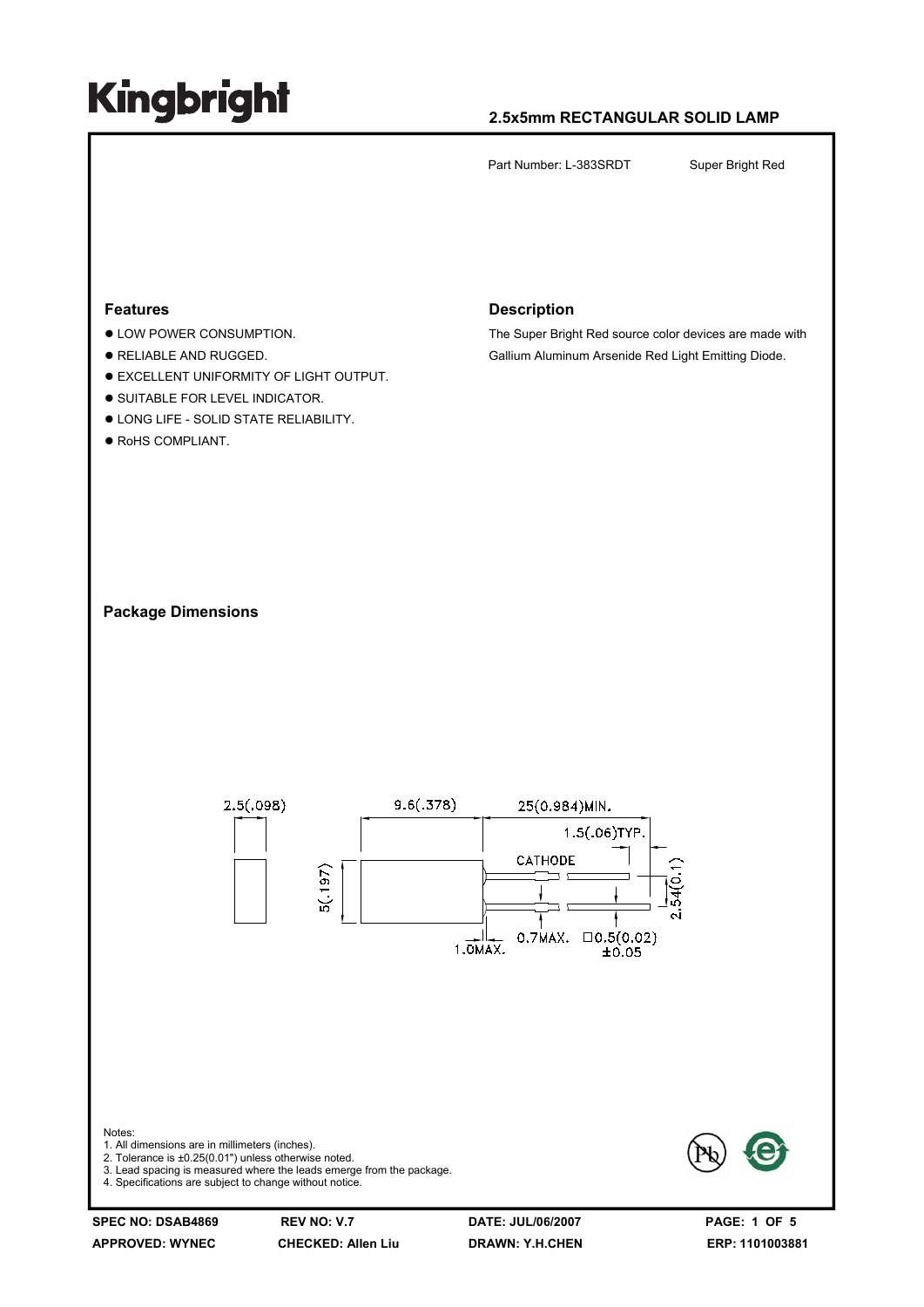#### **Selection Guide**

| <b>OCICLIUII QUIUC</b> |                           |                                     |      |      |                      |  |  |  |  |
|------------------------|---------------------------|-------------------------------------|------|------|----------------------|--|--|--|--|
| Part No.               | <b>Dice</b>               | Iv (mcd) [2]<br>@ 20mA<br>Lens Type |      |      | Viewing<br>Angle [1] |  |  |  |  |
|                        |                           |                                     | Min. | Typ. | 201/2                |  |  |  |  |
| L-383SRDT              | Super Bright Red (GaAlAs) | <b>RED DIFFUSED</b>                 | 36   | 70   | $110^{\circ}$        |  |  |  |  |

Notes:

1. θ1/2 is the angle from optical centerline where the luminous intensity is 1/2 the optical centerline value.

2. Luminous intensity/ luminous Flux: +/-15%.

#### **Electrical / Optical Characteristics at TA=25°C**

| Symbol              | <b>Parameter</b>         | <b>Device</b>    | Typ. | Max. | <b>Units</b> | <b>Test Conditions</b> |
|---------------------|--------------------------|------------------|------|------|--------------|------------------------|
| λpeak               | Peak Wavelength          | Super Bright Red | 660  |      | nm           | $IF=20mA$              |
| <b>AD [1]</b>       | Dominant Wavelength      | Super Bright Red | 640  |      | nm           | $IF=20mA$              |
| $\Delta\lambda$ 1/2 | Spectral Line Half-width | Super Bright Red | 20   |      | nm           | $IF=20mA$              |
| C                   | Capacitance              | Super Bright Red | 45   |      | рF           | $V_F = 0V$ ; f=1MHz    |
| VF [2]              | <b>Forward Voltage</b>   | Super Bright Red | 1.85 | 2.5  | $\vee$       | $IF=20mA$              |
| <b>IR</b>           | <b>Reverse Current</b>   | Super Bright Red |      | 10   | uA           | $V_R = 5V$             |

Notes:

1.Wavelength: +/-1nm.

2. Forward Voltage: +/-0.1V.

#### **Absolute Maximum Ratings at TA=25°C**

| <b>Parameter</b>              | <b>Super Bright Red</b>            | <b>Units</b> |  |  |
|-------------------------------|------------------------------------|--------------|--|--|
| Power dissipation             | 75                                 | mW           |  |  |
| DC Forward Current            | 30                                 | mA           |  |  |
| Peak Forward Current [1]      | 155                                | mA           |  |  |
| Reverse Voltage               | 5                                  | v            |  |  |
| Operating/Storage Temperature | $-40^{\circ}$ C To $+85^{\circ}$ C |              |  |  |
| Lead Solder Temperature [2]   | 260°C For 3 Seconds                |              |  |  |
| Lead Solder Temperature [3]   | 260°C For 5 Seconds                |              |  |  |

Notes:

1. 1/10 Duty Cycle, 0.1ms Pulse Width.

2. 2mm below package base.

3. 5mm below package base.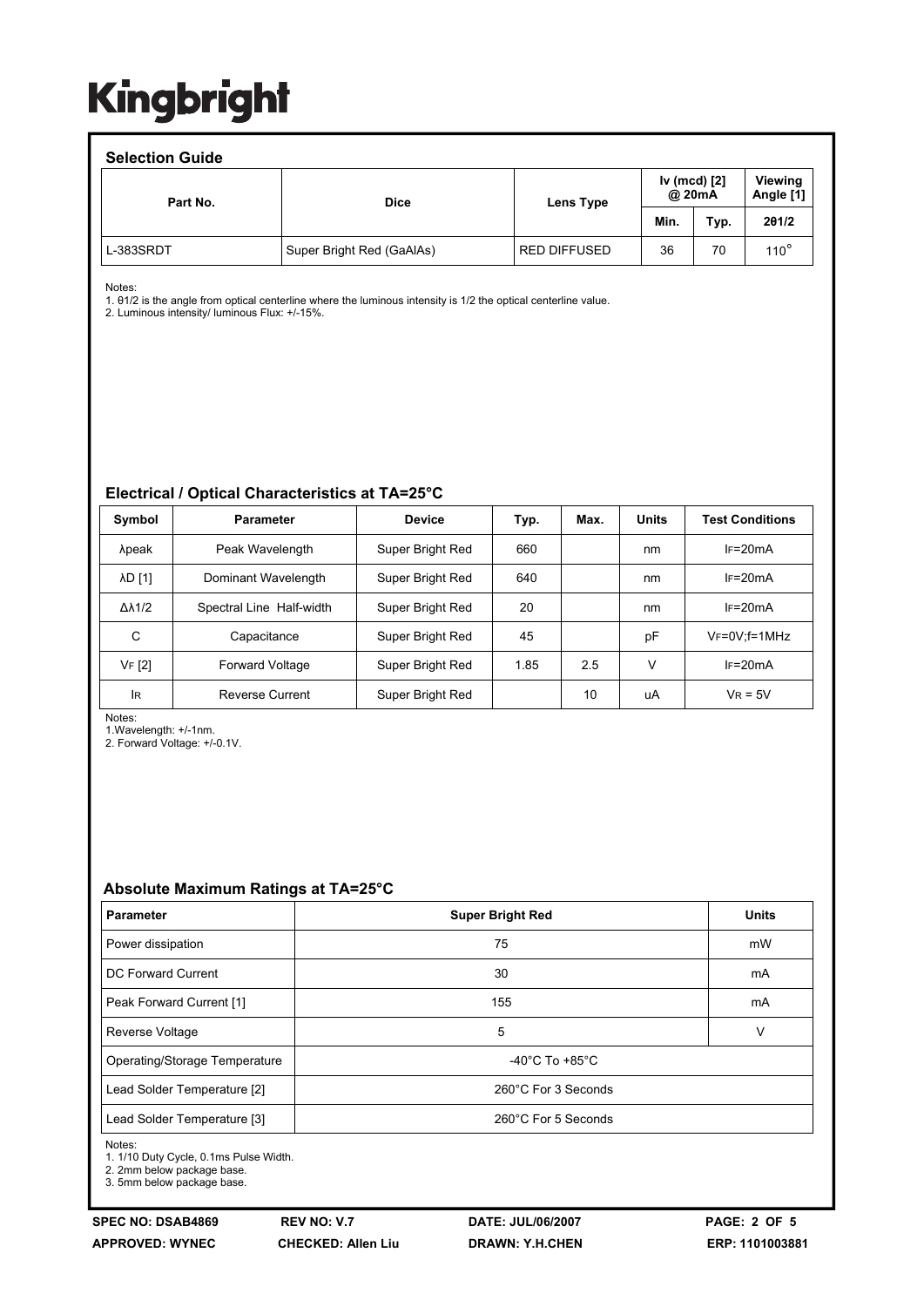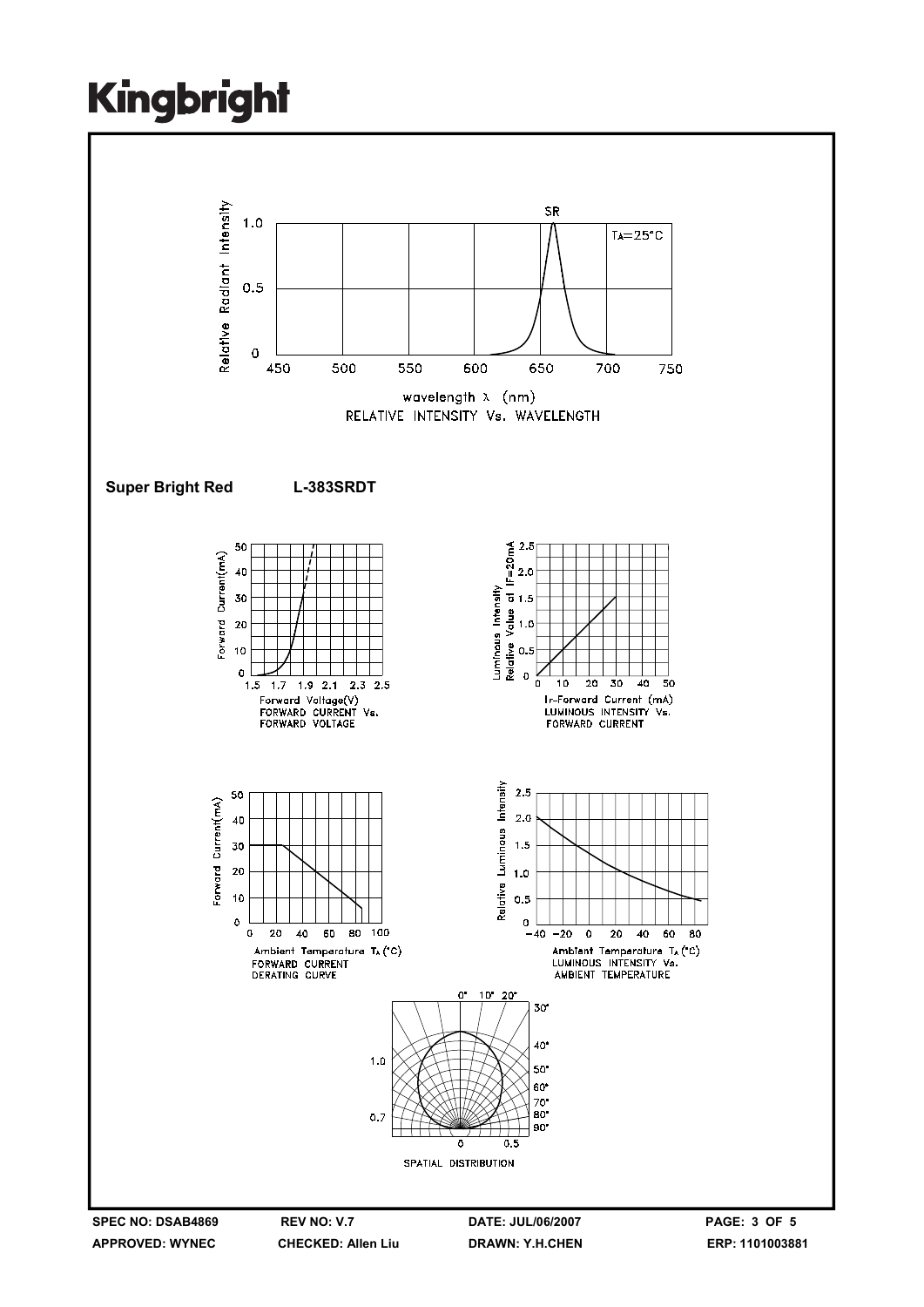### **IFD MOUNTING METHOD**

1. The lead pitch of the LED must match the pitch of the mounting holes on the PCB during component placement. Lead-forming may be required to insure the lead pitch matches the hole pitch. Refer to the figure below for proper lead forming procedures.  $(Fiq. 1)$ 



" ( )" Correct mounting method  $" \times"$  Incorrect mounting method Note 1-2 : Do not route PCB trace in the contact area between the leadframe and the PCB to prevent short-circuits.

2. When soldering wire to the LED, use individual heat-shrink tubing to insulate the exposed leads to prevent accidental contact short-circuit.  $(Fiq. 2)$ 



3. Use stand-offs (Fig. 3) or spacers (Fig. 4) to securely position the LED above the PCB.